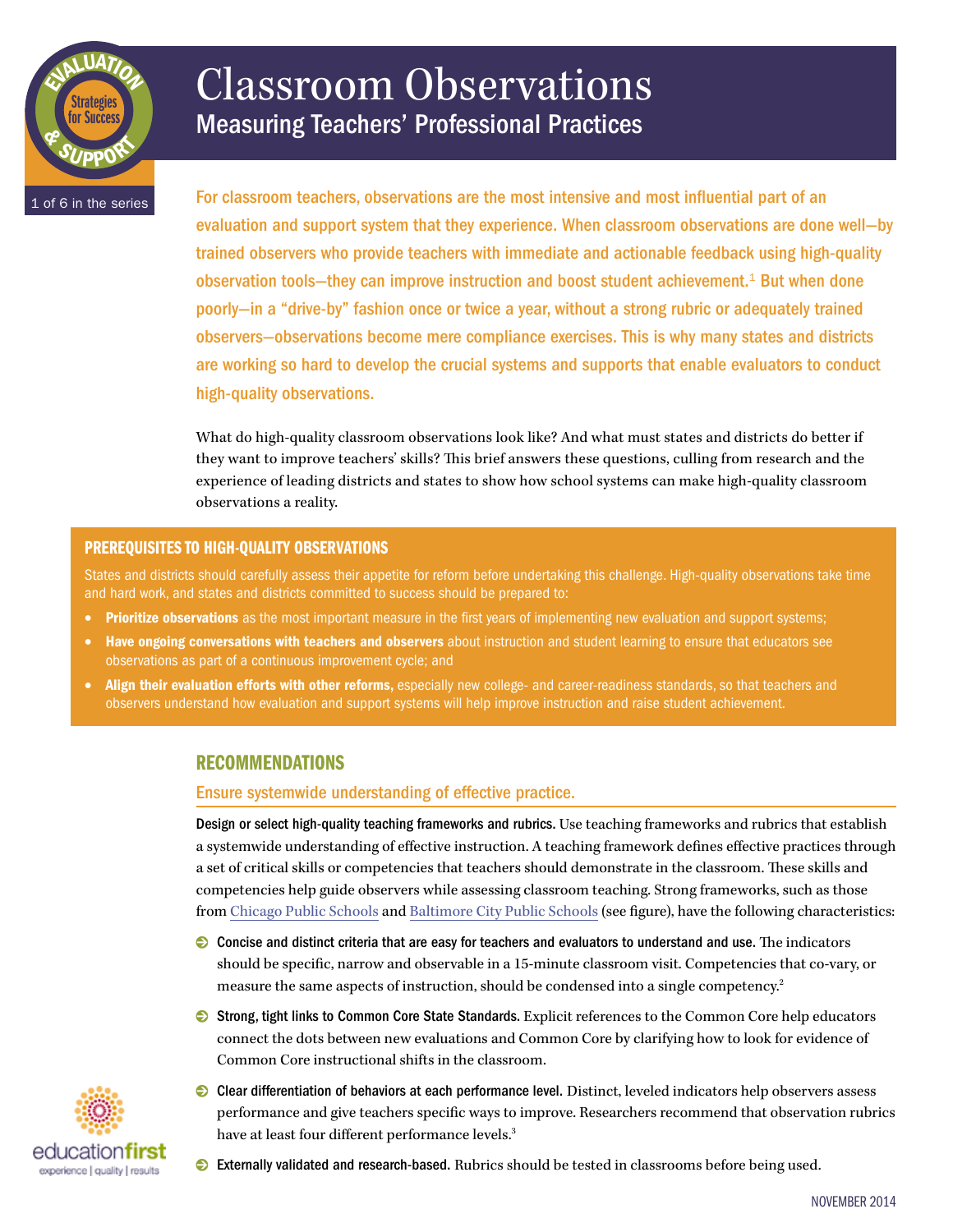# excerpt from Baltimore City Public Schools Instructional Framework



*Source: Baltimore City Public Schools. Available at [http://bit.ly/1kort98.](http://bit.ly/1kort98)*

Engage teachers in the selection and implementation of frameworks and rubrics. Teachers who feel they are part of the process of selecting and implementing a new observation framework tend to view observations as an opportunity to improve their practice (rather than as a "gotcha" moment). Constantly solicit feedback on frameworks from educators and explore other proven engagement strategies such as piloting rubrics in a nostakes environment; convening focus and advisory groups to review and refine rubrics; using teacher leaders to advocate for the new evaluation and support systems and lead professional development; and engaging union leadership in the creation and rollout of new observation tools.4

Support principals in their role as instructional leaders. Principals must view themselves as instructional leaders and see observations and feedback as the primary mechanism for improving instruction in their building. Yet early evidence indicates that most principals have not developed essential skills, such as accurately assessing teacher performance and providing high-quality feedback.5 And many principals are ill equipped to have difficult conversations with low-performing teachers.

Moreover, studies show that most principals spend only 8 to 17 percent of their time on daily activities related to instructional leadership, such as informally coaching teachers, creating and leading professional development and using data to inform instruction.<sup>6</sup> However, research also shows that student achievement is higher in schools where principals spend more time on day-to-day instructional leadership activities. If principals are going to be true instructional leaders, it is imperative that they allocate more time to this role.

Leading states and districts are developing innovative and promising solutions, such as:

- 0 Providing additional administrative support. Training other school and district personnel—including front office secretaries, assistant principals and district staff—as well as adding administrators when feasible to handle non-instructional tasks can free up principals' time to focus on instructional leadership activities.<sup>7</sup> Alternatively, teachers can take on greater responsibilities in the observation process. [District of Columbia](http://www.education-first.com/files/2014_15_LIFT_Guidebook.pdf)  [Public Schools](http://www.education-first.com/files/2014_15_LIFT_Guidebook.pdf) (DCPS) and [Charlotte-Mecklenburg Public Schools](http://www.projectliftcharlotte.org/) have introduced career pathways that empower teachers to increase their school's capacity to conduct high-quality classroom observations.
- 0 Redefining principals' roles. Principal supervisors need to emphasize to principals that they should focus their efforts on instruction over noninstructional tasks. The Tennessee Department of Education (TDOE) revamped its expectations for principals to emphasize instructional leadership. To help principals focus on this work, TDOE has cautioned principal supervisors to limit how often they pull principals out of their buildings.<sup>8</sup>
- 0 Using technology. Tablet applications can save time by helping principals record evidence from observations quickly, enter it into observation forms, and share it instantly with teachers.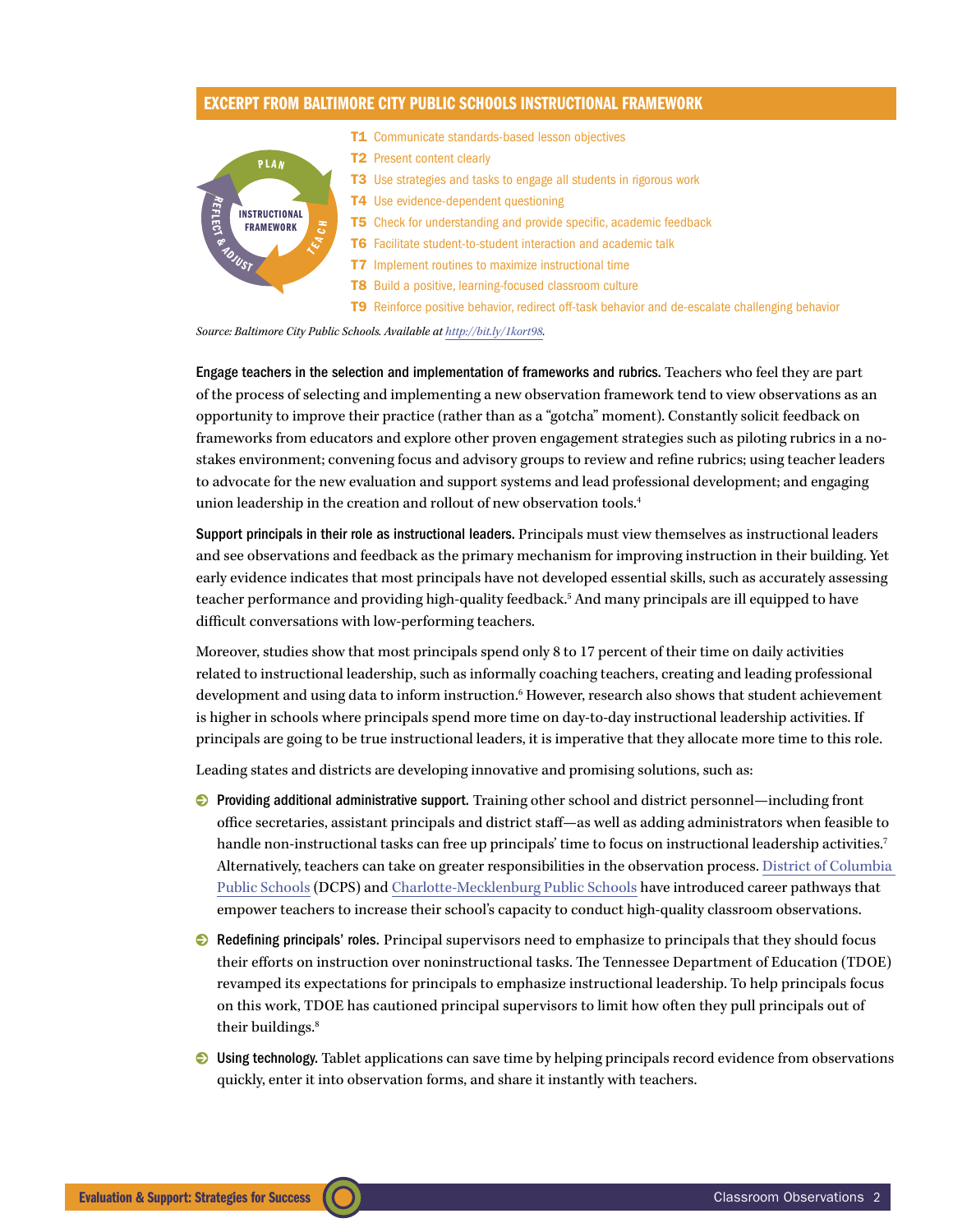## Build credibility by certifying observers and providing teachers with high-quality feedback.

Certify observers, and train them to give high-quality feedback. Frameworks and rubrics alone will not help teachers improve. Observers must be trained to use frameworks and rubrics to accurately assess teacher performance and provide teachers with high-quality feedback to improve. Many states and districts currently certify observers by requiring them to demonstrate proficiency in applying an observation rubric to evaluate a sample lesson.

To make observer certification more rigorous, school systems can require observers to show how to prioritize areas for teacher development, provide actionable feedback and identify resources to help teachers improve. States and districts are beginning to incorporate these skills into initial observer certification, as well as to provide observers with ongoing development in these skills over the course of the year. TDOE, for example, provides observers who need additional support with school-based opportunities—such as paired observations and one-on-one coaching—to practice and reinforce their observation skills.<sup>9</sup>

Establish protocols and procedures for teachers to receive feedback from observers. Give teachers and observers time and space, such as post-observation conferences during the school day, to discuss feedback that teachers can immediately incorporate into their instruction. Several states, districts and charter management organizations



have created resources that show what high-quality feedback conversations look like. For example, [Uncommon Schools,](http://www.youtube.com/user/UncommonSchools) the [New York City Department](http://schools.nyc.gov/Academics/CommonCoreLibrary/ProfessionalLearning/TeacherEffectiveness/default.htm)  [of Education](http://schools.nyc.gov/Academics/CommonCoreLibrary/ProfessionalLearning/TeacherEffectiveness/default.htm) (NYCDOE) and the [Louisiana Department of Education](http://videolibrary.louisianabelieves.com/library/model-teacher-feedback-conversation-middle-school) have developed a repository of videos showing observers delivering clear feedback grounded in observation rubrics. [NYCDOE](http://www.engageny.org/sites/default/files/resource/attachments/principal_postobs_protocol.docx) and [Uncommon Schools](http://tntp.org/assets/tools/NSA-USI_Principal_Instructional_Leader_Check-In_One-Pager_TSLT_3.12.doc) also have developed standardized templates for observers to share feedback with teachers. *Source: Louisiana Department of Education. Available at [http://bit.ly/1gi6ByF.](http://bit.ly/1gi6ByF)*

#### Make observations useful and manageable for teachers and observers.

Change policies that prescribe who observes and the number, type and duration of observations: Highly prescriptive observation policies are the norm in many states and districts, but these policies often do more harm than good. Some common flaws (and fixes) in observation policies are:

- **◯** Barring observers from using short, informal observations in teacher evaluations. Replace the traditional, but unproductive, paradigm of formal and informal observations with policies that permit frequent, shorter visits to classrooms followed by written or verbal feedback. Denver Public Schools now allows observers to use evidence from frequent, short observations to complement longer observations when assigning a teacher's overall observation rating.10
- $\odot$  Requiring unannounced observations. Notifying teachers prior to observations does not change the distribution of observation ratings. This practice could reduce anxiety among teachers and make scheduling observations easier for observers.<sup>11</sup>
- 0 Limiting who can be an observer. Rather than relying solely on principals and school-based administrators to conduct observations, expand the pool of observers to add capacity and improve the reliability of ratings. In DCPS, teachers are observed by their principals and by external observers called ["Master Educators](http://dcps.dc.gov/DCPS/In%2Bthe%2BClassroom/Ensuring%2BTeacher%2BSuccess/IMPACT%2B%28Performance%2BAssessment%29/Master%2BEducators)." In [Hillsborough County, Florida](http://www.education-first.com/files/Hillsborough_Teacher_Evaluation_Handbook.pdf), teachers observe their peers and provide them with feedback, a process they find mutually beneficial. This strategy makes observations more manageable, enables teacher leaders to share their instructional expertise with others, and fosters collaboration among staff.<sup>12</sup> Research also shows that having multiple observers leads to more reliable and valid observation and evaluation results. Better results yield better strategic decisions at the state and district level, and bolster teachers' confidence in the data that inform those decisions.
- $\odot$  Requiring the same number of observations for all teachers, regardless of past performance. Differentiating the number of observations based on teacher performance allows principals to focus on teachers who need the most support. Both Hillsborough County Public Schools and the TDOE require principals to observe new or low-performing teachers more frequently than veteran and high-performing teachers.